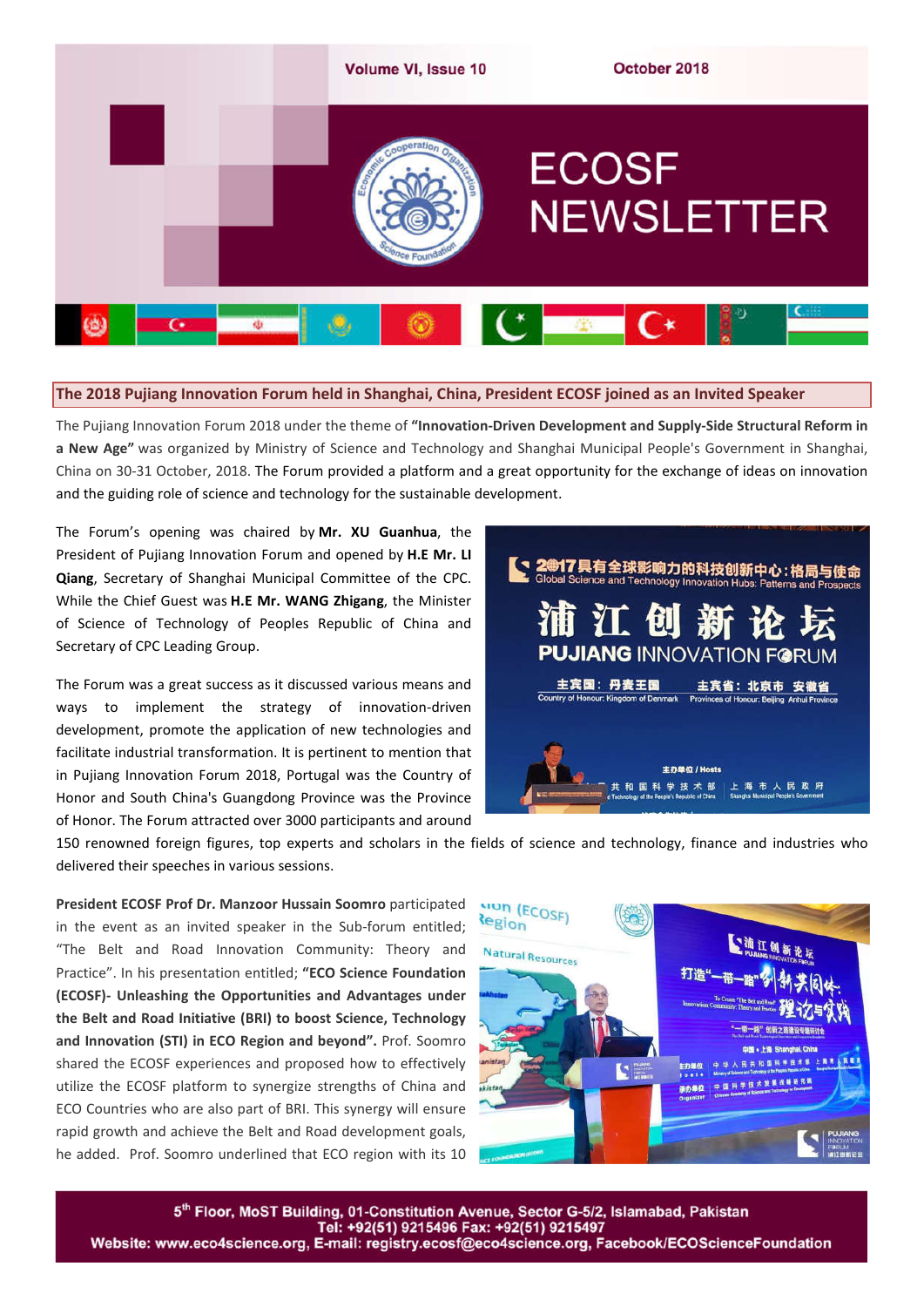Member Countries, holds great potential and significance as an important gateway to connect China with the Middle East, South West Asia and Europe and beyond.

Prof. Soomro enlightened the significance and connectivity of Belt and Road in ECO Region. Due to belt and road initiatives, there is a tremendous potential to develop Scientific and Technological cooperation with countries along the Belt & Road, in various key fields such as Agriculture, ICT, Environmental protection, Sustainable policies for ST development, and Innovation management.

**Read More:** http://eco4science.org/Pujiang-Innovation-Forum

# **Government of Sindh keen to improve the Content and Quality of Education in Schools with collaboration of ECOSF and PAMS**

The Secretary to Government of Sindh Province, Pakistan for "School Education and Literacy Department" Mr. Qazi Shahid Pervez, in a meeting on October 15, 2018 with the President ECO Science Foundation (ECOSF) Prof. Dr. Manzoor Hussain Soomro and CEO Pak Alliance for Math and Science (PAMS) Mr. Salman Naveed Khan showed keenness to improve the content and quality of school education in Sindh Province. The Secretary welcomed the visiting officials in the meeting and emphasized on the need for quality STEM education in Government Schools of Sindh using the Inquiry Based Science Education (IBSE) methodology. In this respect, the Secretary sought assistance of Pak Alliance for Math and Science (PAMS) and ECOSF.



On the occasion, the CEO PAMS made a presentation on the legacy of PAMS and its initiator Alif-Ailaan campaign for quality education especially Math and Science. Mr. Salman Khan informed the Secretary about a number of Science Fairs and Competitions among school students of Sindh held recently and proposed a project for expanding and popularizing the activity on behalf and support of Government of Sindh.



President ECOSF Prof. Soomro elaborated on the methodology of IBSE for STEM education and emphasized on the importance of S&T based economic development and the role played by School Teachers. He also stressed upon the need for grooming the teacher trainers through Provincial Institute of Teacher Education (PITE). He further said that the ECOSF in 2016 had trained 3 instructors from PITE Sindh in a workshop on IBSE in Islamabad that was led by the French Trainers and would be appreciated if the PITE Sindh in collaboration with ECOSF and PAMS organizes an exclusive workshop for teacher trainers of Sindh as well as for Head Teachers of Sindh.

**Read More:** http://eco4science.org/Content-and-Quality-of-Education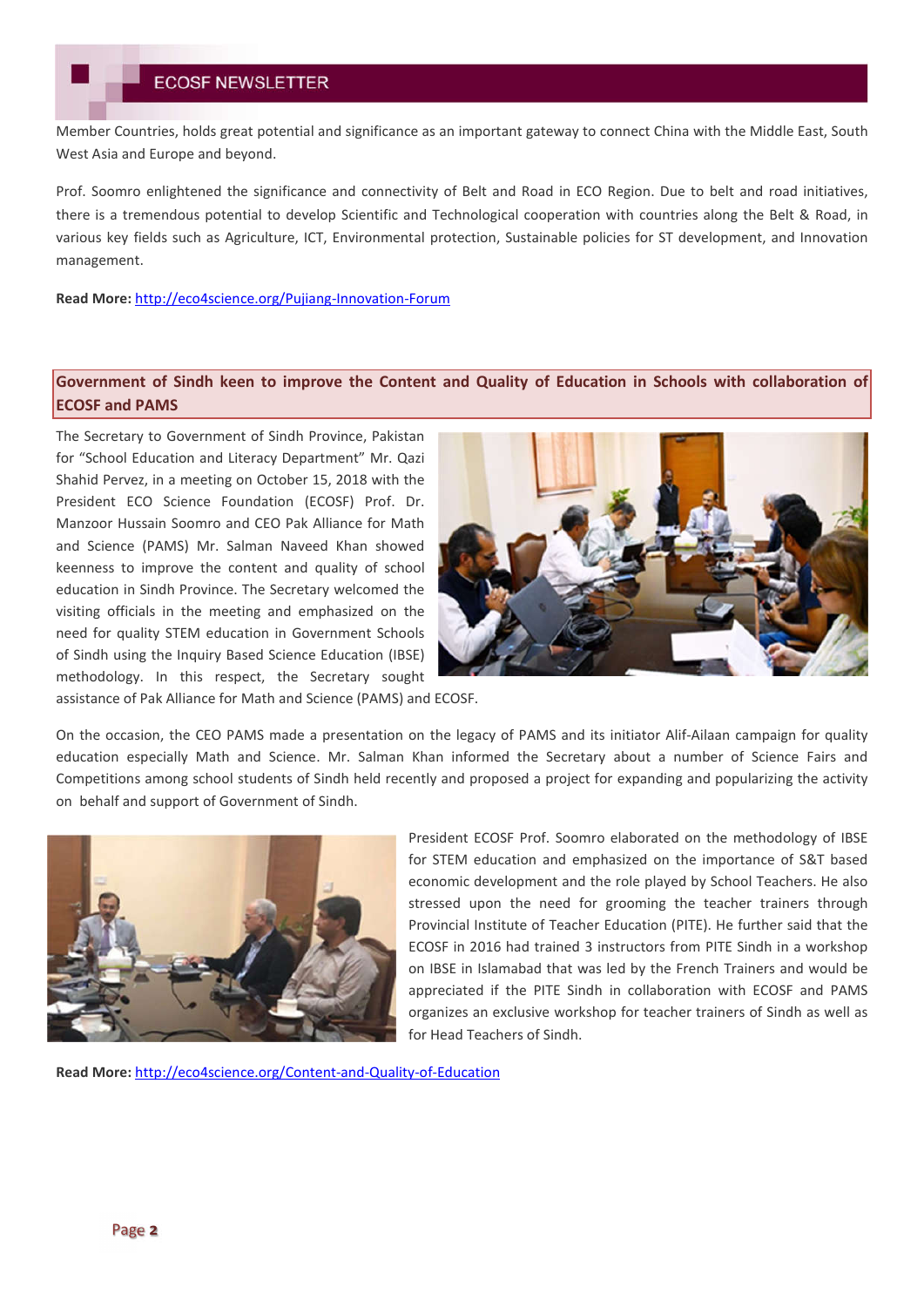## **The Ambassador of Iran to Pakistan H.E. Mr. Mehdi Honardoost assures maximum possible support to ECOSF**

President ECOSF Prof. Manzoor H. Soomro made a courtesy call upon the Ambassador of Islamic Republic of Iran to Pakistan H.E. Mr. Mehdi Honardoost on 12 October 2018 at the Iranian Embassy in Islamabad.

The Ambassador warmly welcomed the President ECOSF. The President ECOSF presented Annual Report – 2017 of the Foundation to the Ambassador and updated him about the activities of the Foundation for promotion of science, technology and innovation in ECO region. He also appreciated support and cooperation of Iran. The participation/contribution of Iranian scientists, experts, engineers, teachers and students in various programmes of the Foundation is highly appreciable, said Prof. Soomro. President ECOSF shared that the joining of an Iranian experts from University of Isfahan as an Executive Director which is the second highest position in the Foundation is



under process and hopefully, very soon, he will be part of ECOSF team.

President ECOSF further said that since its establishment, ECOSF has developed strong working collaborations with international and regional organizations and development partners, such as UNESCO, Islamic Development Bank, International Science, Technology and Innovation Centre for South-South Cooperation under the auspices of UNESCO (ISTIC), Malaysia, La main la pate Foundation of France, China Association for Science and Technology (CAST) and its Children and Youth Science Center (CYSC), Korea Institute of Science & Technology Evaluation and Planning (KISTEP), Turkic World Educational and Scientific Cooperation Organization (TWESCO), Astana, Federation of Engineering Institutes of Asia and the Pacific (FIEAP) Malaysia, IRIS at the Isfahan Science and Technology Town (ISTT) and many other international organizations. This provides the opportunity to the Foundation to nominate and help participation of scientist community and other relevant experts, engineers from its Member States to a variety of important events organized by those organizations.

H.E. Mr. Honardoost highly appreciated the activities of ECOSF and said that ECOSF is bridging gaps in ECO region and provides the platform to the scientist community of the region to interact vibrantly and develop collaboration among institutions/organizations. He also assured greater interaction of his Embassy with the Foundation and advised his team accordingly.

## **H.E. Mr. Yurdakul, the Ambassador of Turkey to Pakistan appreciates the initiatives of ECO Science Foundation**

The Ambassador of Turkey to Pakistan H.E. Mr. Ihsan Mustafa Yurdakul appreciated the role of ECOSF for promoting Science, Technology and Innovations (STI) in ECO region. He also applauded ECOSF for providing the platform to the scientific community of the region for sharing knowledge and for developing collaboration. He made these remarks during a Courtesy Call upon him by President ECOSF Prof. Manzoor H. Soomro on 22 October 2018 at Embassy of Turkey in Islamabad. Earlier, the Ambassador warmly welcomed President ECOSF at his office and shared special bounds with Pakistan.

Prof. Soomro gave an introduction of specialized agencies of ECO and the process of establishment of ECOSF in Islamabad in December 2011. He further mentioned that the ECOSF is a sister

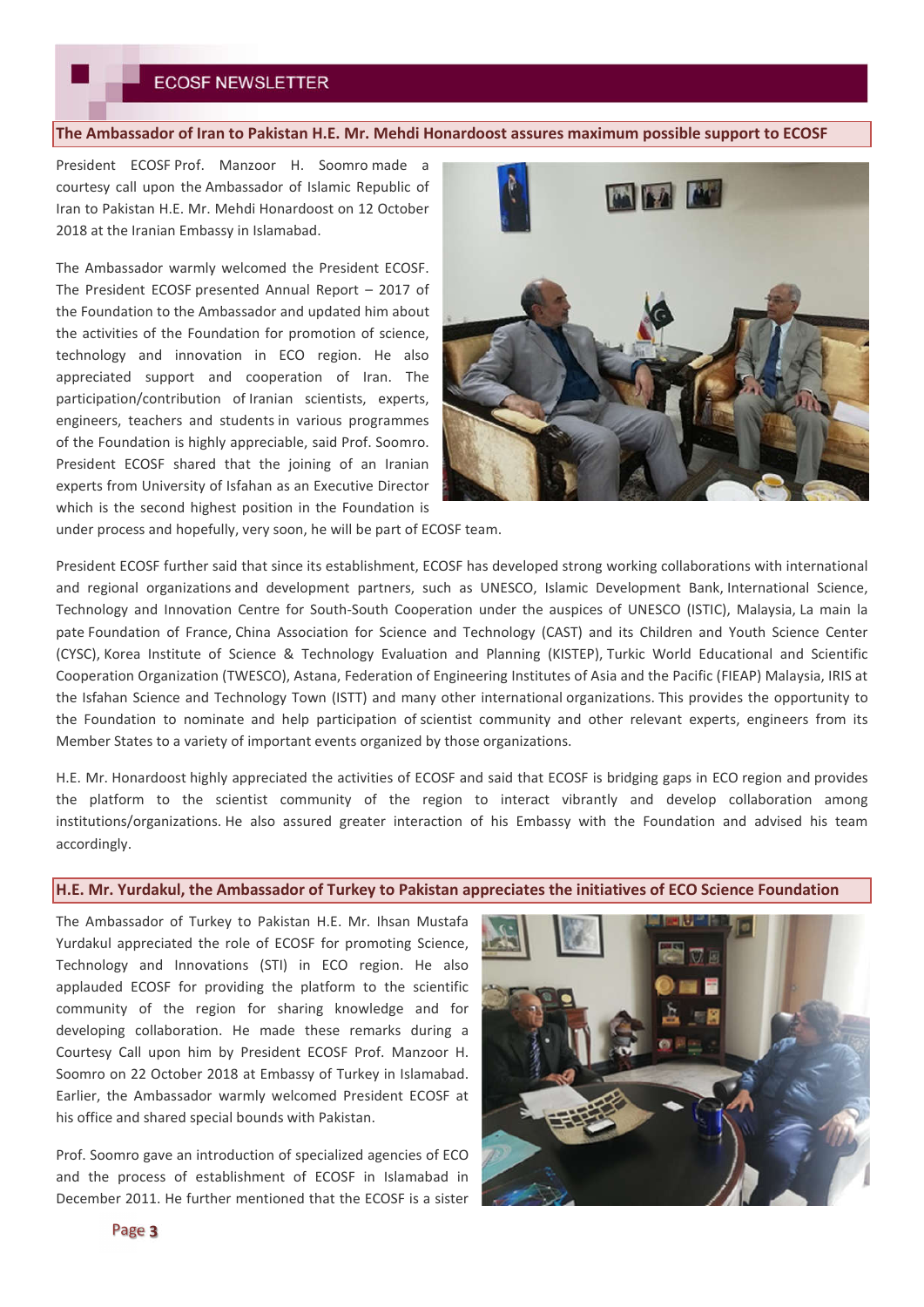## **ECOSF NEWSLETTER**

organization of ECO Educational Institute based in Ankara, Turkey. President ECOSF shared with Ambassador the programmes and activities of the Foundation for promotion STI in the region including the research project funding, Travel Grants for researchers and implementation of Inquiry Based Science Education (IBSE) in ECO region of la main a la pate Foundation (LAMAP), ISTIC Malaysia and IAP SEP.

#### **Read More:** http://eco4science.org/Ambassador-of-Turkey-to-Pakistan

## **President ECOSF made a courtesy Call on the Ambassador of Turkmenistan**



The Ambassador of Turkmenistan and Dean of Diplomatic Corps H.E. Mr. Atadjan Movlamov acknowledged ECOSF efforts for providing the platform to the scientific community of the ECO region for sharing knowledge and development in the field of Science, Technology and Innovation (STI). He made these remarks during a meeting between him and the President ECOSF Prof. Manzoor H. Soomro on 26 October 2018 at Embassy of Turkmenistan in Islamabad. Earlier, the Ambassador warmly welcomed President ECOSF at his office.

Prof. Soomro while briefing and updating the Ambassador shared the programmes and activities of the Foundation for promotion of STI in the region including the research project funding, Travel Grants for researchers and implementation of Inquiry Based Science Education (IBSE) in ECO region with the support of the Foundation's partners La main a la pate Foundation (LAMAP) of France, ISTIC Malaysia and IAP SEP. He also briefed the Ambassador about Digital @ B&R

Double Hundred Universities Cooperation Program of AETDEW & DCHUP and requested him to support in identifying two ICT universities from Turkmenistan.

President ECOSF also informed the Ambassador that the Foundation has developed strong collaboration with international and regional organizations and development partners, such as UNESCO, Islamic Development Bank, International Science, Technology and Innovation Centre for South-South Cooperation under the auspices of UNESCO (ISTIC), Malaysia, La main la pate Foundation of France, China Association for Science and Technology (CAST) and its Children and Youth Science Center (CYSC), Korea Institute of Science & Technology Evaluation and Planning (KISTEP), Turkic World Educational and Scientific Cooperation Organization (TWESCO), Astana and many other organizations.

During the meeting, the payment of Annual Mandatory Contribution as main agenda item came under discussion. President ECOSF requested the Ambassador to support and pursue the matters pertaining to ECOSF with authorities in Turkmenistan.

The Ambassador assured his support to pursue the concerned authorities in Ashgabat to resolve the matters pertaining to Annual Mandatory Contribution to ECOSF by Turkmenistan, fresh Nomination of Eminent Scientist / focal points and identifying two universities for Digital @ B&R Double Hundred Universities Cooperation Program . H.E. Mr. Atadjan Movlamov thanked the President for visiting the Embassy and updating him on recent activities of the Foundation.

# **Entrepreneurs' Show 2018 held at the COMSATS University Islamabad Pakistan, President ECOSF was a Keynote Speaker**

CODE International's Pakistan Chapter CODE-ENC Pvt Ltd in collaboration with Students Startup Business Center (SSBC) of COMSATS University Islamabad organized an International Techno-Entrepreneurship event entitled "Entrepreneurs' Show 2018" at COMSATS University Islamabad on 10th October 2018. A number of student teams participated in this show where they presented their tech-entrepreneurial ideas and business plans. This event was part of Karafarin Shows which are being organized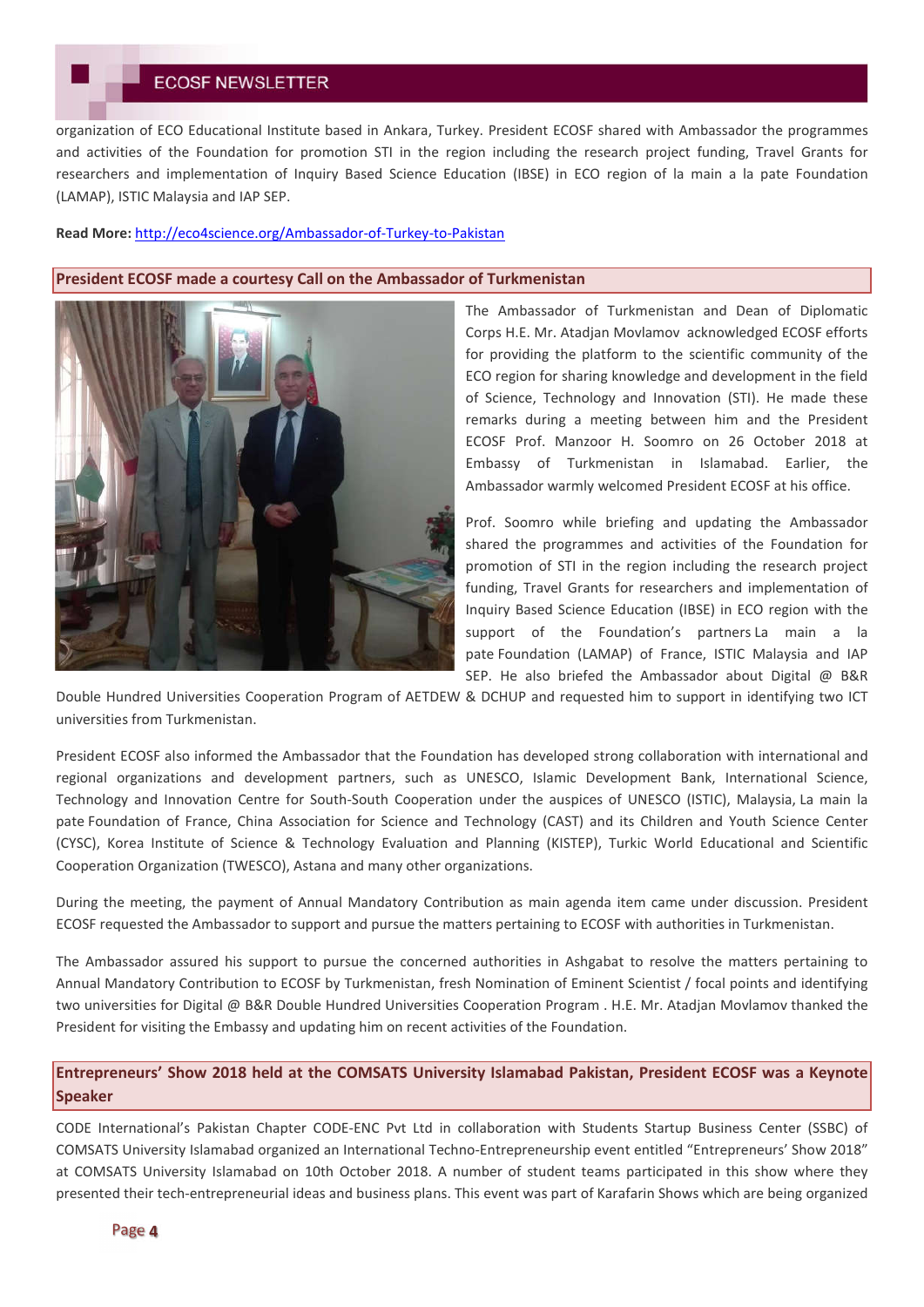in Iran, Pakistan and Turkey and it is a growing network of Techno-Entrepreneurs to promote Technopreneurship in the ECO region. President ECOSF Prof. Dr. Manzoor Hussain Soomro was especially invited as a Keynote Speaker in the inaugural session of the show.



Mr. M. M. Zamani, the first Counselor of Embassy of Islamic Republic of Iran in Islamabad was the Guest of Honour of the Event. Mr. Zamani congratulated the COMSATS University and CODE International for organizing this important show. He emphasized over the need to impart practical skills and business techniques to young students. Mr. Zamani said that Iran and Pakistan have

tremendous potential and events like these should be encouraged to strengthen cooperation between the two neighbouring countries. Youth is our biggest asset and we need to provide them the right kind opportunities so that they can contribute to the economy of this region, he added.

President ECOSF Prof. Dr. Manzoor Hussain Soomro delivered his keynote address and stressed over young students to translate technology into innovative businesses and become job creators, as opposed to job seekers. Prof. Soomro stressed over the need for educated and skilled workers to generate new innovative businesses in the ECO region. There is a very important role for young technopreneurs to spark economic development for starting new businesses, creating jobs, and contributing to the goals such as sustainable development and inclusive growth, he added.

## **Read More:** http://eco4science.org/Entrepreneurs-Show-2018



# **Symposium on "STEM Education in Pakistan" during the 15th HONET-ICT International Conference at SEECS-NUST, Islamabad- Pakistan**

A symposium on "STEM Education in Pakistan" was organized on 9 Oct 2018 during the 15<sup>th</sup> HONET-ICT International Conference entitled; "Symposium on ICT in Education", 8-9 October 2018 by the School of Electrical Engineering and Computer Sciences (SEECS) of National University of Science and Technology (NUST) Islamabad.

Ms. Nishat Riaz, Director Education British Council Pakistan delivered her keynote address, wherein she emphasized on the significance of Science, Technology, Engineering and Mathematics (STEM) education in schools and universities for sustainable development in Pakistan. She also highlighted the importance of STEM education for women especially in Pakistan for inclusive growth. Other speakers included; Ms. Nida Athar CEO of STEM School and Pakistan Innovation Foundation, Mr. Shamyl Bin Mansoor the CTO Learn-o-Bots and Ms. Manzil-e-Maqsood, Assistant Professor SEECS; who spoke about their contributions and experiences of non-formal STEM education of Pakistani youth.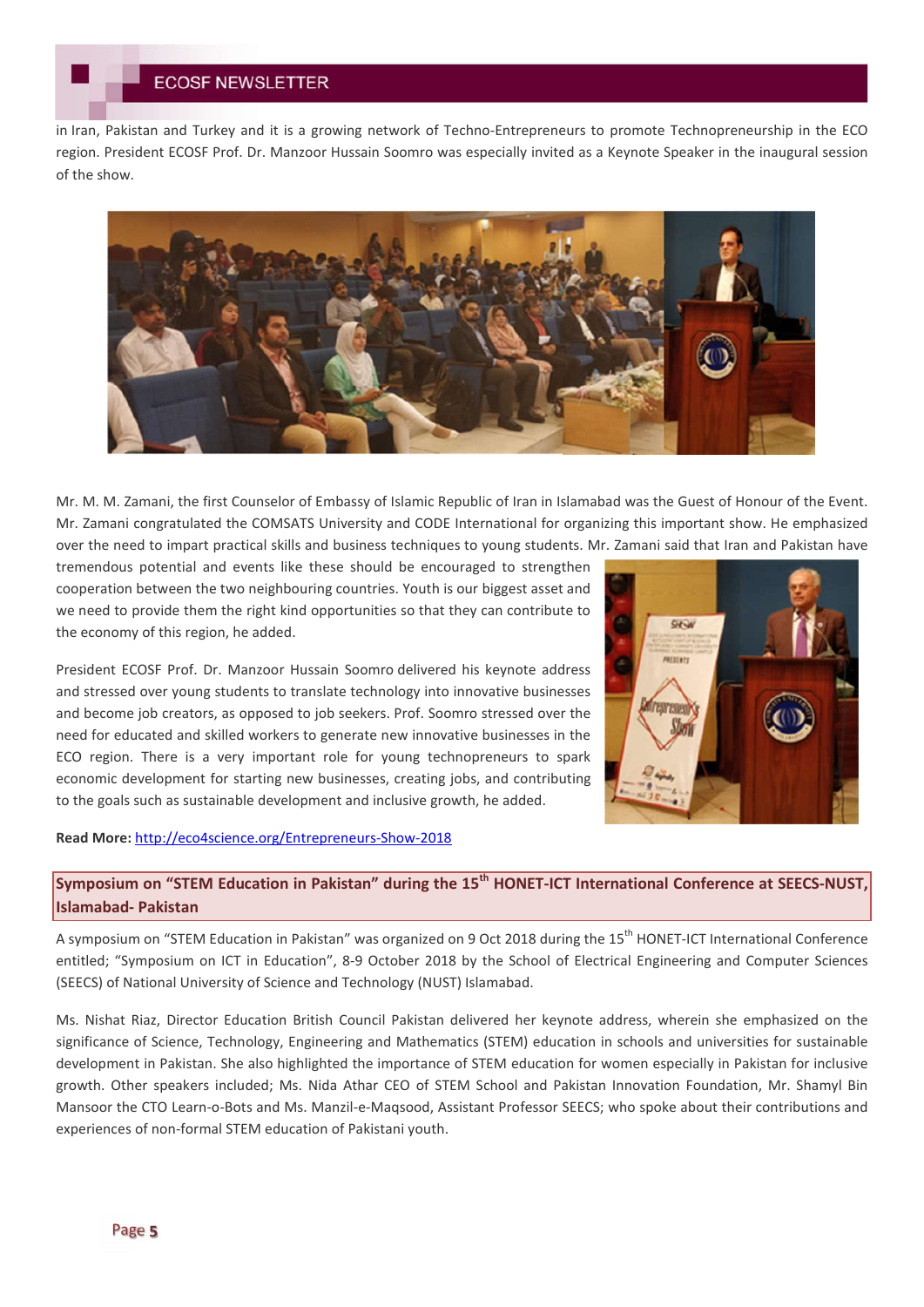# **ECOSF NEWSLETTER**



President ECOSF Prof. Dr. Manzoor Hussain Soomro participated in the conference and shared the significance of STEM education for economic development in Pakistan and beyond. Prof. Soomro stressed over the importance of Inquiry Based Science Education (IBSE) methodologies in STEM education.

A large number of participants including academicians, teacher trainers and students attended the symposium which generated a lengthy discussion on various aspects of learning STEM.

## **Distinguished Visitors to ECOSF**

October 19, 2018: Vice Chancellor Sukkur IBA University (SIBAU) Prof. Nisar Ahmed Siddiqui and Meritorious Professor & Dear of Mehran University of Engineering and Technology, Jamshoro Dr. Bhawani Shankar Choudhary visited ECOSF and held meeting with the President ECOSF. It is pertinent to mention that ECOSF has been supporting Inquiry Based Science Education in Schools/Colleges of SIBAU which was greatly appreciated by the VC.

11 October 2018: Dr. Mohammad Irfan Maqsood CEO Code International, Dr. Monireh Bahrami Director ScienceTech+ from Iran and Dr. Zarrin Rizvi Director ORIC GC Women University Sialkot called on President ECOSF Prof. Dr. Manzoor Hussain Soomro and discussed promotion of Technopreneurship in the region



## **Upcoming Events posted on ECOSF website and Facebook page**

## **Persian Gulf University winter school 2019**

The international program titled "winter school for students and fresh graduates of process and petroleum engineering" on 4-13 February 2019 in Persian Gulf University (PGU). The objectives of this program include, but not limited to getting introduced to novel techniques and technologies in process and petroleum engineering, potentials, activities, capabilities and scientific achievements in PGU, visiting selected giant gas and petrochemical plants in Iran, as well as cultural tours to historic cities of